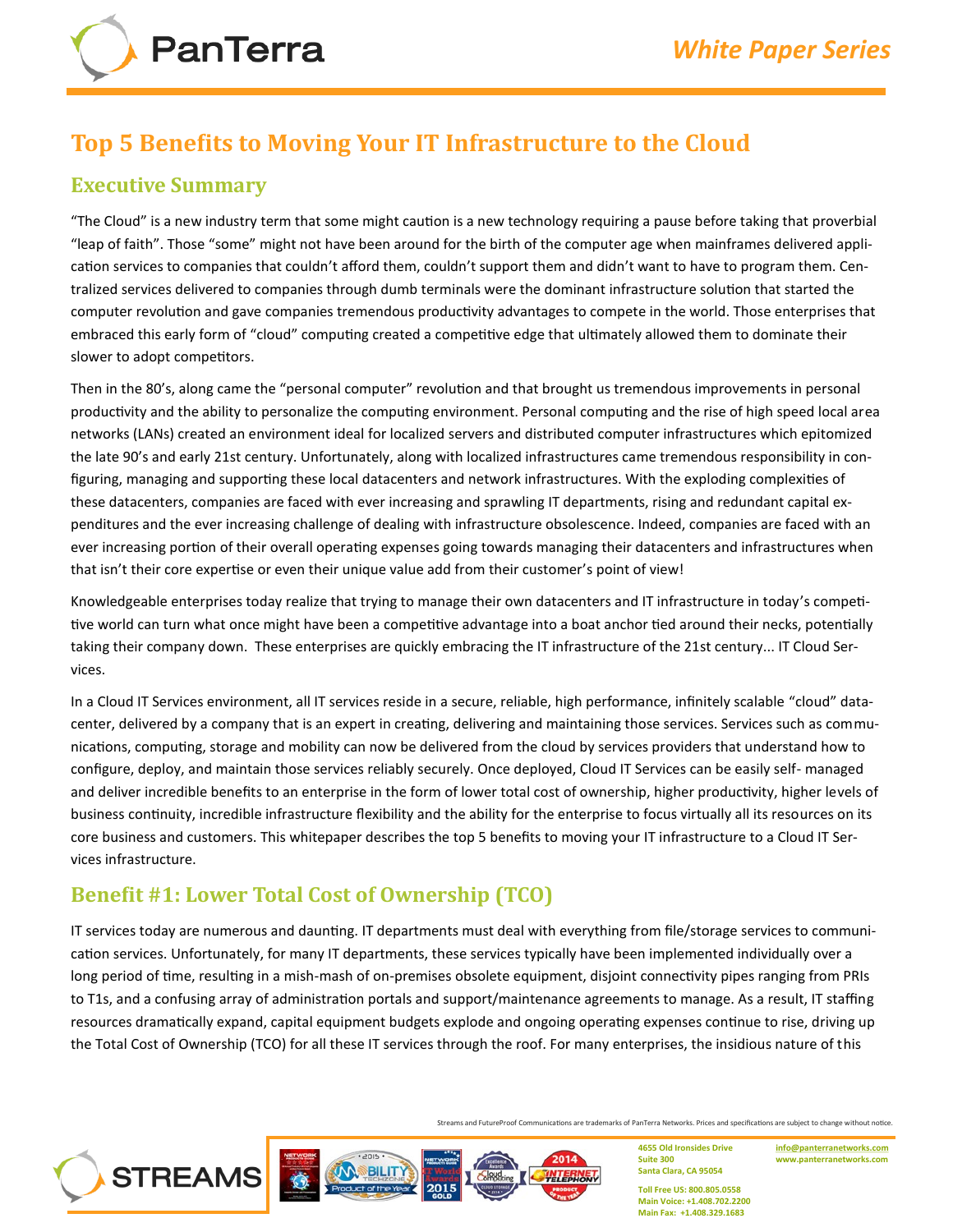**PanTerra** 

inefficient IT structure may be hidden in multiple places on a P&L or balance sheet, further masking the high TCO.

"Disparate on-premises equipment and services hobbled together over time can cost an enterprise significantly in obsolescence costs, inefficient connectivity costs, and inefficient IT resource costs required to managed and administer dis-joint services."

In stark contrast, with a cloud-based unified IT infrastructure, enterprises can achieve a much lower TCO through a number of improvements. First, by moving IT services to a common unified managed cloud IT service provider, capital equipment expense is eliminated along with equipment obsolescence costs. The cloud service provider absorbs all of the ongoing upgrade and maintenance costs of the service. An important aspect of this transition is that as new technologies and features are developed by the service provider, they are instantly available to the enterprise, generally at no extra cost. In essence, futureproofing the enterprise's infrastructure. Secondly, by combining several inefficient IP pipes into a smaller number of more efficient Ethernet over Copper (EoC) connections, enterprises can realize significant savings on recurring communications costs. Finally, deploying unified cloud IT services can significantly reduce administration and maintenance overhead in the enterprise's IT department. With cloud services, self-management of the services becomes a snap with a consistent easy to use universally available browser administration portal. This can allow enterprises to reduce overhead costs while actually providing better service to the enterprise. Taken together, the reduction in TCO benefit received from moving an enterprise's IT services to a cloud service provider can be huge.

### **Benefit #2: Increased Productivity**

Employee productivity depends on a number of aspects. Low productivity can be a result of inefficient

IT services or the lack of effective IT services. In either case, when you have an enterprise that is saddled with many disjoint onpremises IT services being managed and supported from a resource limited IT staff with limited knowledge of those services, the result will undoubtedly be lower productivity for every employee. In many circumstances, the challenges of current inefficient services will prevent IT departments from deploying new services that can improve employee efficiencies, opting to simply "maintain the status quo". As employees become more mobile, these inefficiencies and limited services can dramatically lower employee productivity to the point of impacting sales and customer satisfaction.

#### "15 minutes a day in increased productivity can save an average sized enterprise hundreds of thousands of dollars in below the line expense reduction."

By moving an enterprise's IT services to a unified cloud IT service provider, enterprises and their employees gain access to the latest and greatest services since the service provider's sole focus and capabilities center on developing and deploying leading edge IT services. In addition, cloud-based IT services are consistently available from any device anywhere in the world, making mobile employees more productive because they have access to all their IT services in a consistent manner. An example of this are unified communications services. Unified communications services provided by multiple on- premises solutions across an enterprise can be inconsistent and potentially incompatible for mobile employees, resulting in inefficient or no access to information or communications critical to doing business. Cloud-based unified communications delivers consistent information and communications to employees anywhere in the world in real time, thus maximizing employee productivity.

## **Benefit #3: Global Enterprise Continuity**

**STREAMS** 

Enterprise continuity is often overlooked in enterprises until disaster strikes and then it is often too late to save an enterprise

**BILIT** 

Streams and FutureProof Communications are trademarks of PanTerra Networks. Prices and specifications are subject to change without notice.

2014

**4655 Old Ironsides Drive Suite 300 Santa Clara, CA 95054**

**[info@panterranetworks.com](mailto:info@panterranetworks.com) www.panterranetworks.com**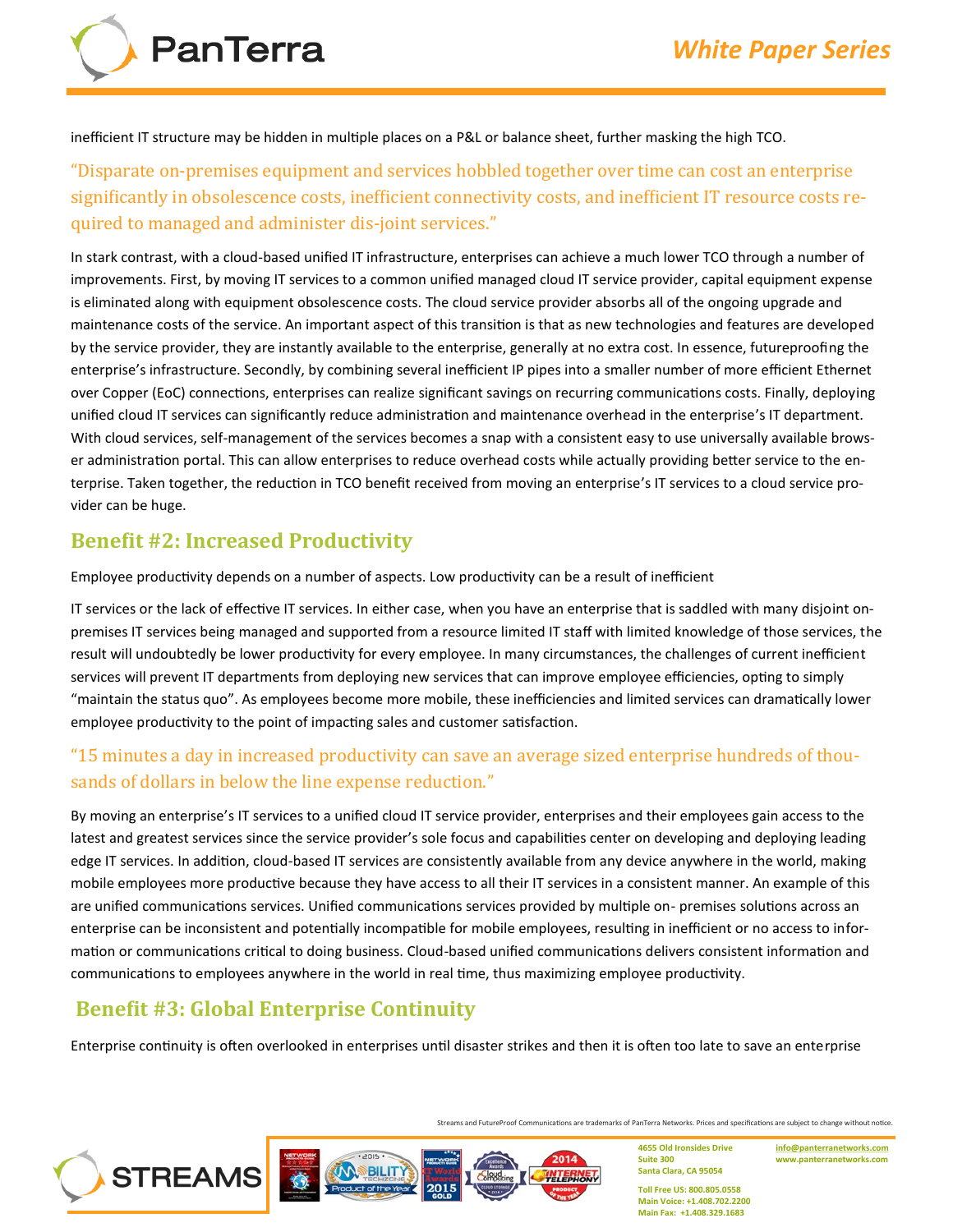

from thousands and even millions of dollars in lost business. Indeed, for every minute an enterprise is down due to a critical IT service like communications or information access being down, damage to existing customer relationships as well as potential new clients can mount until the damage is un-repairable, especially in this age of service oriented products. Customers can and will take their business to another vendor rather than risk working with a company that cannot guarantee features and services at all times. When providing IT services from on-premises resources, those services are susceptible to a multitude of frequently occurring local events that can take that service down. From weather impacting phenomenon such as tornadoes, hurricanes and snow storms to other nature disasters such as fires and power outages, many enterprises are simply not equipped to inoculate their on-premises services from these impacts.

### "With one of the worst natural disaster years in a decade for US enterprises and billions of dollars lost in potential customer revenues, enterprise continuity has become front and center in the minds of many C-level executives."

With unified cloud IT services, enterprises become much more immune to "local" impacting events. A local enterprise event that disrupts the location doesn't impact the global enterprise cloud services being delivered from a safe and secure cloud infrastructure. Since most cloud services can be accessed from a multitude of devices, employees typically can continue to access their services. In other cases, most cloud services have a "disaster mode" in which they can re-route communications and/or access to pre-defined alternative end devices (such as cell phones). In either case, customers and partners typically won't see any business disruption at all. Unified cloud IT services can ensure that your enterprise maintains business continuity no matter where your employees or offices are located and no matter what local negative impacting event occurs.

#### **Benefit #4: Elastic Futureproof Infrastructure**

In the 21st century business world, flexibility and adaptability will define successful enterprises. Whether it's the ability to quickly set up new offices in new locations around the world, fluidly move employees to new locations when the need arises, or instantly respond to changing financial demands by efficiently and effectively reducing or expanding your infrastructure, an elastic infrastructure can mean the difference between a responsive organization and a non-responsive one. And in today's world, responsiveness wins. Enterprises that deal with on-premises IT services have to inherently deal with hard assets that in many instances are obsolete the day they are installed and simply cannot respond to the ever changing demands of a dynamic environment. Many on-premises hardware companies have resorted to 5 year leasing options to defer upfront capital costs for enterprises, but this trade-off can result in the enterprise saddled with an inflexible long term equipment lock which is inflexible and inefficient at best and virtually ensures feature and equipment obsolescence.

#### "Elastic resources and services provided by managed cloud IT service providers maximize an enterprises ability to be responsive to customers at the dynamically lowest implementation cost."

Unified cloud IT services offer an elastic futureproof service resource that gives an enterprise infinite flexibility and ensures that their infrastructure will remain world-class and leading edge at all times. Since the unified IT service provider absorbs all the capital asset expense and management necessary to deliver the service at any scale necessary, the enterprise can leverage this benefit by dynamically adjusting their infrastructure to minimize excess costs and overhead. And because the unified IT service provider is an expert at developing and deploying the cloud IT services, the enterprise can be sure that as new technologies are made available, their infrastructure will instantly have access to those new features and technologies, further enhancing their competitive edge without the costly investment normally associated with an on-premises infrastructure.

Streams and FutureProof Communications are trademarks of PanTerra Networks. Prices and specifications are subject to change without notice.



**4655 Old Ironsides Drive Suite 300 Santa Clara, CA 95054**

**[info@panterranetworks.com](mailto:info@panterranetworks.com) www.panterranetworks.com**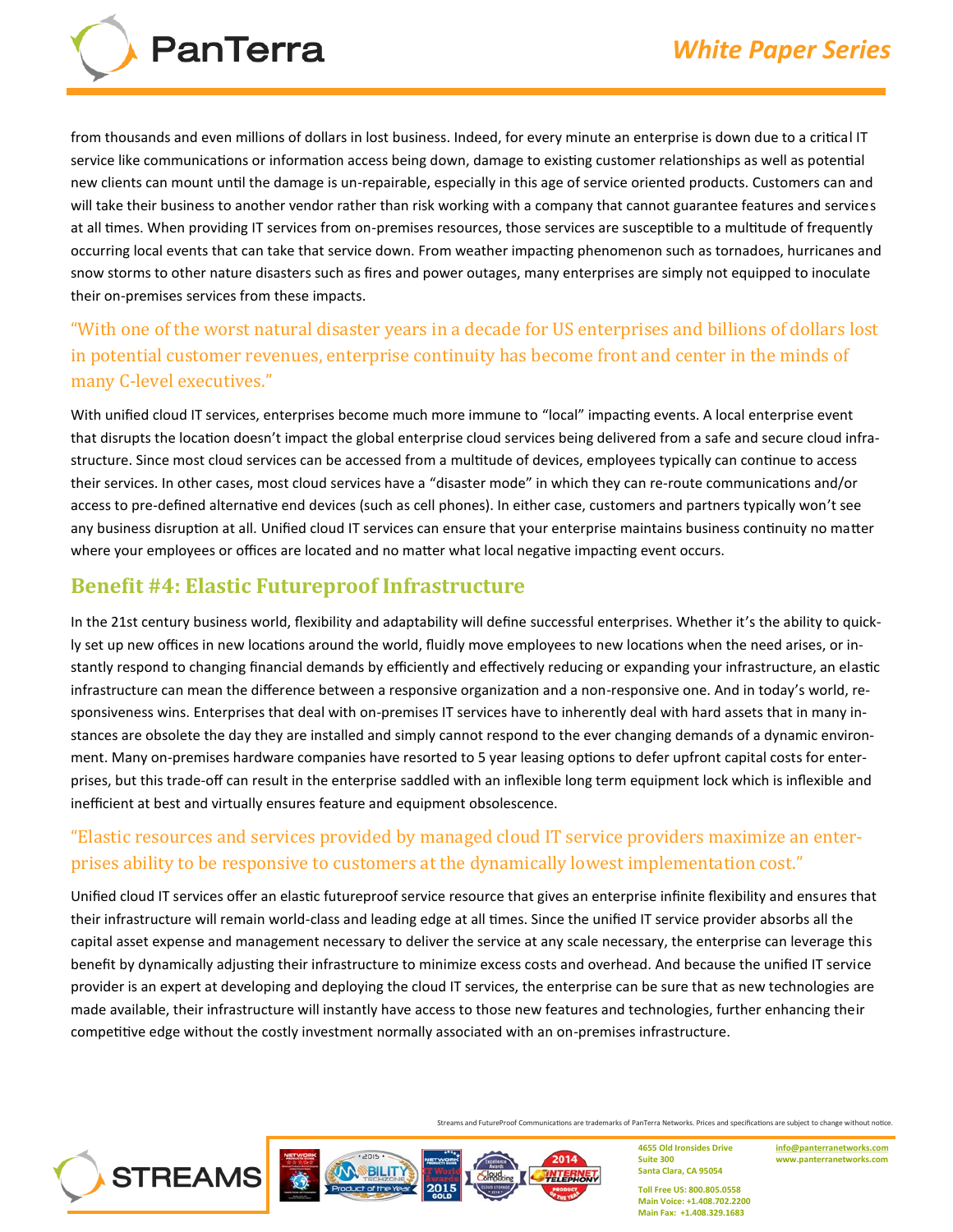#### **Benefit #5: Focus on Business, Not Infrastructure**

Let's face it, in order to compete in today's business world, you have to focus and be an expert in something. This is what customers value and are willing to pay for. In general, an enterprise's core competency is NOT their IT infrastructure. In fact, in most cases, it is a complete distraction to their core competency. While this distraction might have been hidden under the radar screen several years ago, the critical reliance on so many IT services today makes that distraction visible to everyone in the enterprise who has to deal with inefficiencies and the lack of leading edge services. This "distraction" can amount to as much as 5% of an enterprise's revenue. You have to ask yourself "If you knew that 5% of your revenue stream was being lost because you didn't have the right solution for the customer, would you continue to push the wrong product?"

#### "Enterprises that shed distractions and focus on their core competencies have a significantly higher probability of success than those that wrestle with both."

By outsourcing your IT services to a unified cloud IT service provider, you move a non-core "distraction" into the hands of industry experts whose core competency is to develop and deliver those services to your enterprise. Suddenly, what was a frustrating deficit and distraction becomes a simplified self- managed cloud IT service in which the enterprise no longer is responsible for creating and maintaining, but is simply a customer of the services, enjoying all the benefits of being a customer instead of a provider. And resources and capital previously dedicated to these non-core IT services can be redeployed to an enterprise's core competency areas so that even more of your enterprise's resources can have a direct positive impact on your business.



# **Streams: PanTerra's Unified Cloud IT Service**

As a unified IT service provider, PanTerra delivers a broad spectrum of IT services through its Streams service solution. Streams delivers Unified Communications, Cloud Storage and Mobility services through a single unified cloud solution, virtually eliminating an enterprise's capital inefficient datacenter expenses, lowering overall IT operating costs, maximizing productivity and

Streams and FutureProof Communications are trademarks of PanTerra Networks. Prices and specifications are subject to change without notice.

2014 **STREAMS** ĬΜ BILITY TELEPHONY SRKdtin 2015

**4655 Old Ironsides Drive Suite 300 Santa Clara, CA 95054**

**[info@panterranetworks.com](mailto:info@panterranetworks.com) www.panterranetworks.com**